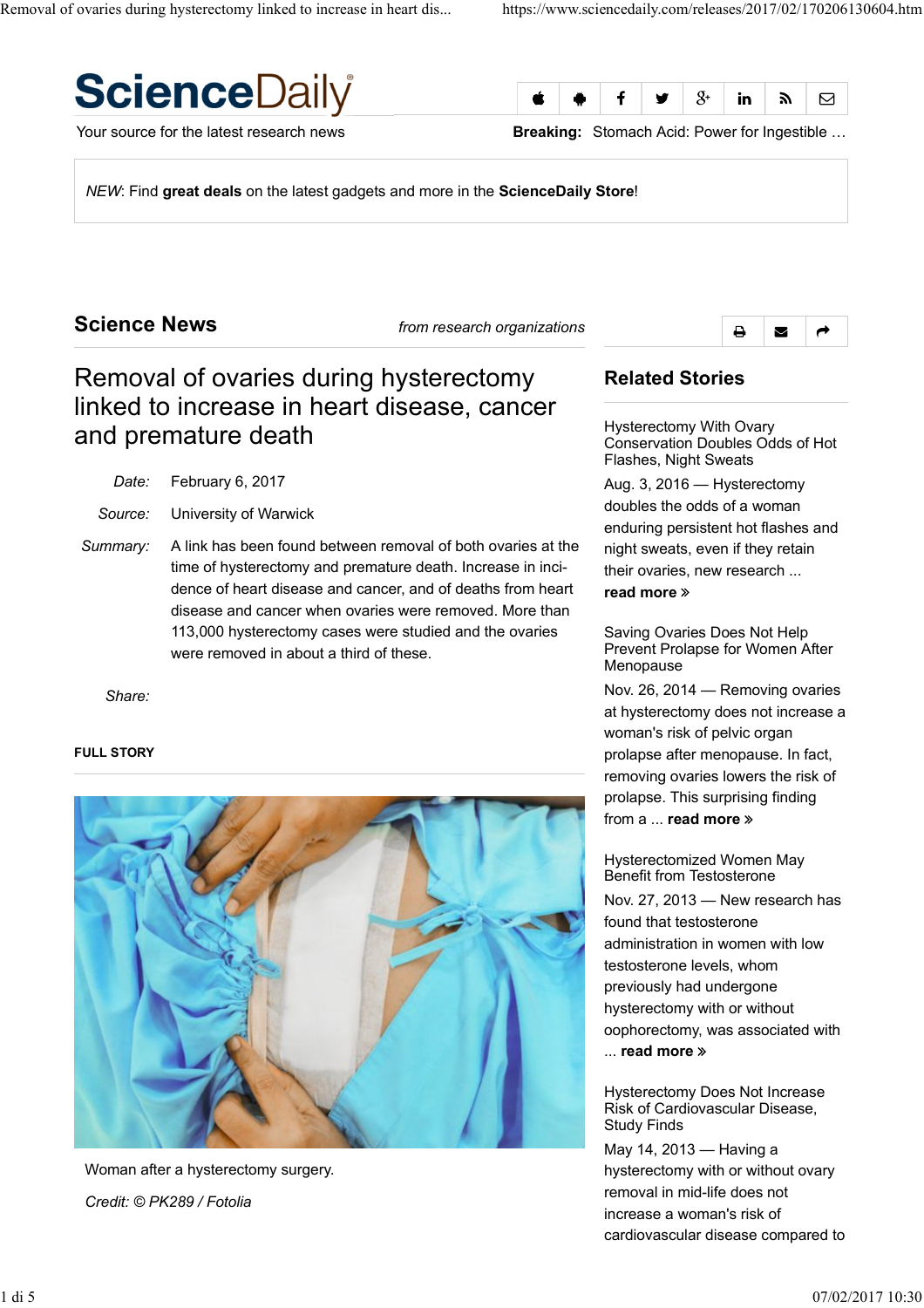A study led by the University of Warwick has found a link between the removal of ovaries during hysterectomy and an increase in heart disease, cancer and premature death.

The study is the largest of its kind conducted on the subject and covered a ten year period. It compared women who were treated for a benign disease who had both ovaries removed with those who had one or none removed.

The work looked at 113,679 cases of women aged 35-45 during the period April 2004 to March 2014. A third of the patients studied had both ovaries removed. Titled Removal of all ovarian tissue versus conserving ovarian tissue at time of hysterectomy in premenopausal patients with benign disease: study using routine data and data linkage the study has been published in the BMJ.

It found that women who had one or no ovaries removed were less likely to develop ischaemic heart disease (coronary artery disease) or cancer after hysterectomy than those who had both (bilateral) ovaries removed. The researchers also found that fewer women who retained one or both ovaries compared to those who had both removed died within the duration of the study -- 0.6% compared to 1.01%.

Although removal of both ovaries protects against subsequent development of ovarian cancer, the researchers believe premenopausal women should be advised that this benefit comes at the cost of an increased risk of cardiovascular disease and of other (more prevalent) cancers and higher overall mortality.

The study was led by Richard Lilford, Professor of Obstetrics and Gynaecology and Chair in Public Health at the University of Warwick's Warwick Medical School. He said: "The combination of biological plausibility and the massive 'effect size' make a compelling case that women can be advised that their risk of ovarian cancer is greatly reduced by surgical removal of both ovaries.

"However, the lifetime risk of developing ovarian cancer is one in 52 in the UK, and the removal of a metabolically active organ such as the ovary may have harmful effects in the long term.

"If so, these long term disadvantages (combined with the unpleasant shorter term effects of acute oestrogen deprivation) must be offset against the benefit conferred by protection from ovarian cancer."

A national database of hospital admissions was examined by the researchers and linked to the national register of deaths to conduct this nationwide study. Unlike the previous, smaller Nurses' Health Study, it was conducted on a countrywide basis rather than in a sample, and examined associations between operation type and subsequent hospital admissions, as well as mortality.

Forty per cent of women with no specific risk factors for reproductive cancer had their ovaries removed during abdominal hysterectomy in the 35-45 age group. Professor Lilford said: "This might be a higher proportion than would be expected among women who were fully aware of the worse health outcomes with bilateral removal that we've reported. In that case, we might expect the proportion of women who select bilateral ovarian removal to decline as the health risks that must be traded for a reduced incidence of ovarian cancer come into sharper focus." Another point of interest the research team women who reach natural menopause, contrary to many ... **read more**

## **Strange & Offbeat**

#### **HEALTH & MEDICINE**

Wired for Sound: Enraging Noises Caused by Brain Connection Overdrive



Cytotoxins Contribute to Virulence of Deadly Epidemic Bacterial **Infections** 

Spider Silk Demonstrates Spider Man-Like Abilities



How Stressful Will a Trip to Mars Be on the Human Body?

#### **MIND & BRAIN**

Positive Social Support from a Spouse Could Have Negative Consequences, New Research Shows

Don't Smile Too Big to Be Effective in Online Marketing Ads, Study Funds



Autism Symptoms Improve After Fecal Transplant, Small Study Finds

Psychological 'Vaccine' Could Help Immunize Public Against 'Fake News' on Climate Change, Study Suggests

#### **LIVING & WELL**



Why the Lights Don't Dim When We Blink



Raw Materials for Meatballs, Falafel from Mealworms and **Crickets** 



Frankly, We Do Give a Damn: Study Finds Links Between Swearing and Honesty

Retail Therapy for Jealous Partners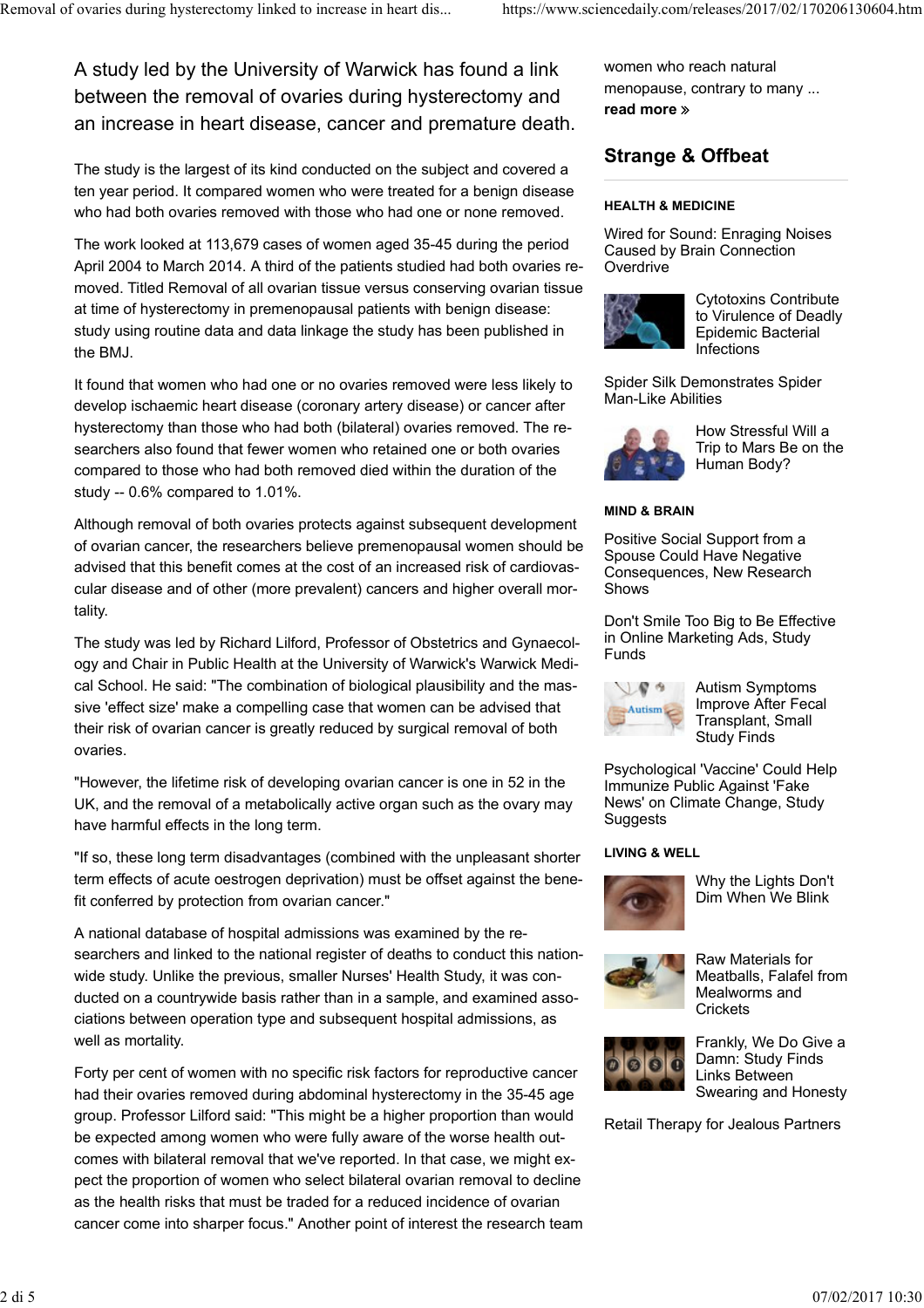found was a decline, albeit a slow one, in the number of hysterectomies performed; nearly 9,000 women had a hysterectomy for a benign condition in the target age range in 2014, compared to almost 13,000 in 2004-05.

The researchers admit the data available wasn't as detailed as they would have liked, in particular they didn't have information on the use of hormone replacement therapy. However they plan to re-examine the cohort at a later date to examine trends over the long term.

#### **Story Source:**

Materials provided by **University of Warwick**. *Note: Content may be edited for style and length.*

#### **Journal Reference**:

1. Jemma Mytton, Felicity Evison, Peter J Chilton, Richard J Lilford. Re**moval of all ovarian tissue versus conserving ovarian tissue at time of hysterectomy in premenopausal patients with benign disease: study using routine data and data linkage**. *BMJ*, 2017; j372 DOI: 10.1136/bmj.j372

|  | Cite This Page: | <b>MLA</b> | <b>APA</b> | Chicago |
|--|-----------------|------------|------------|---------|
|--|-----------------|------------|------------|---------|

University of Warwick. "Removal of ovaries during hysterectomy linked to increase in heart disease, cancer and premature death." ScienceDaily. ScienceDaily, 6 February 2017. <www.sciencedaily.com/releases/2017/02 /170206130604.htm>.

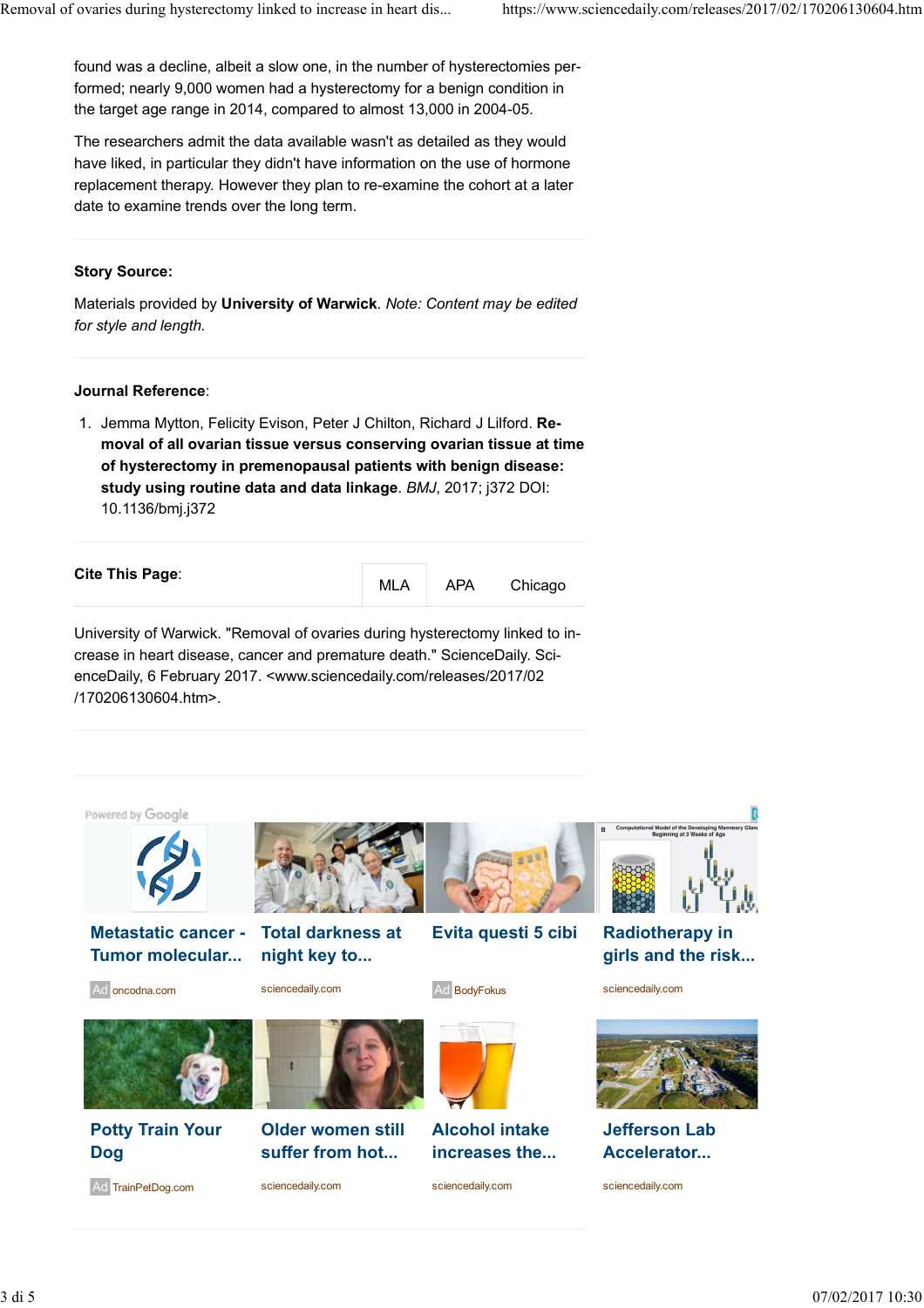#### **Recommended Articles**

Young Early Stage Ovarian Cancer Patients Can Preserve Fertility American Cancer Society, Sci-

enceDaily , 2009

New study questions benefits of elective removal of ovaries during hysterectomy Elsevier Health Sciences, ScienceDaily , 2010

Hysterectomy does not increase risk of cardiovascular disease, study finds American College of Cardiology, ScienceDaily , 2013

Sparing ovaries, removing fallopian tubes may cut cancer risk, but few have procedure

Yale University, ScienceDaily, 2016

Preventive Ovary Removal Linked To Early Death In Younger Women, Mayo Clinic **Discovers** 

Mayo Clinic, ScienceDaily, 2006

Uterine Cancer Risk Increased for Women With BRCA1 Mutations, Suggesting Benefit From Hysterectomy<sup>1</sup> GenomeWeb , 2016

Ovarian Cancer Prognostic Signature Reveals Key Pathways **C** GenomeWeb , 2009

Upcoming Film, Studies to Highlight BRCA-Positive Male Breast Cancer Stories  $\boxdot$ GenomeWeb , 2015

Goserelin (Zoladex) Protects Fertility In Women With Breast Cancer<sup>[2]</sup> Omudhome Ogbru, PharmD, **RxEconsult** 

Team Begins Defining Cancer Risk Patterns for Distinct BRCA1, BRCA2 Mutations GenomeWeb , 2015



## **Free Subscriptions**

Get the latest science news with ScienceDaily's free email newsletters, updated daily and weekly. Or view hourly updated newsfeeds in your RSS reader:

**Email Newsletters** 

**S** RSS Feeds

## **Mobile Apps**

Get the latest news from ScienceDaily via our free mobile apps, available for download on the following platforms:

iPhone/iPad

## **Follow Us**

Keep up to date with the latest news from ScienceDaily via social networks:

- Facebook
- **Twitter**
- $8<sup>+</sup>$  Google+
- in LinkedIn

## **Have Feedback?**

Tell us what you think of ScienceDaily -- we welcome both positive and negative comments. Have any problems using the site? Questions?

Leave Feedback